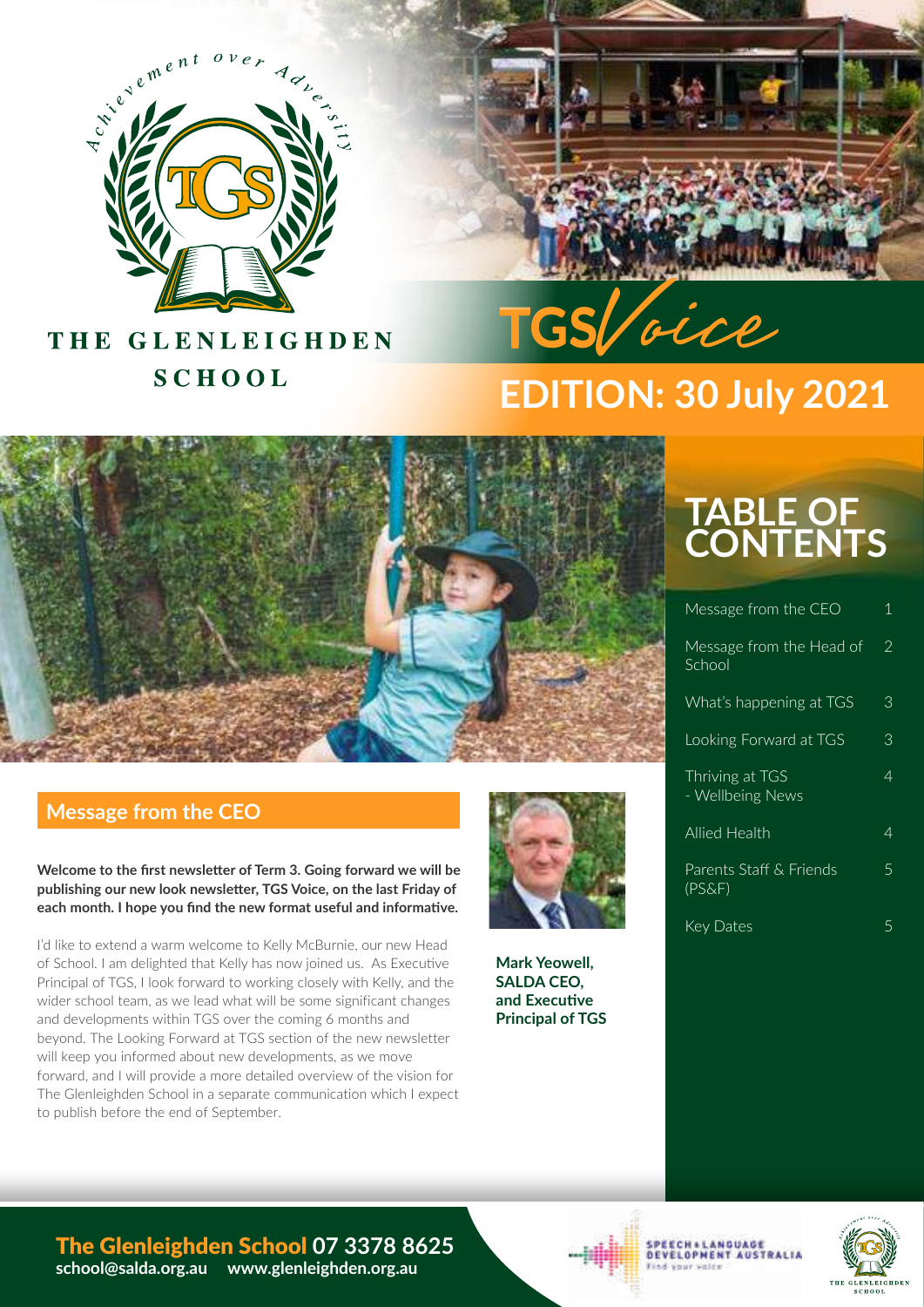

We are passionate about ensuring the very best educational experience for every student at Glenleighden enabling them to achieve those extraordinary outcomes we unapologetically seek, as declared in our vison statement. Our Glenleighden students amaze and delight me every day with their zest for life, friendly and caring nature, as well as their determination to overcome the challenges they face each day in their learning. A school is not a set of buildings in a specific location, but rather a community of people; students, staff, parents, and others; who work together on an educational journey for each child. Our students, your children, deserve an amazing education and this will remain

central in everything we do. Our partnership with you as parents is critical in achieving this vison. As always, I encourage you to connect with us, share your ideas, provide constructive feedback, and most importantly be actively part of the Glenleighden School community in every way you can. Together we can achieve amazing things for the wonderful children and young people who make up The Glenleighden School.

Mark Yeowell

## **Message from the Head of School**

**Can I firstly say I have thoroughly enjoyed my first three weeks as Head of TGS and I look forward to many future 'firsts' on my journey with this incredible school. The students are an absolute delight, full of positivity and joy and as such, have so much to teach us.**

Thank you to the families who have contacted me with feedback. I truly appreciate your input and the honest discussions we have been able to have. Without these invaluable connections with families, students and staff we are not able to move the organization forward to ensure we meet the needs of our students. We are dreaming big dreams and need your help the realise them.

I also continue to be surprised by the passion and energy of our staff who work tirelessly to provide an incredible environment for our students. In fact, they have welcomed me so warmly, I feel like I have been here for years!

I truly appreciate the opportunity to work collaboratively with students, staff, families and the wider community and as such commit to the SALDA values by ensuring I remain:

- Open-minded and understanding
- Creative and solutions focused
- Considered and courageous in decision making
- A staunch advocate for students with speech and language difficulties

They are many changes on the horizon and I am incredibly excited about the possibilities of TGS long into the future.

Please introduce yourself to me at the gate in the mornings or alternatively I would welcome a conversation at Chatters on the 4th and 18th August when I will be available to families.

Kelly McBurnie



**Kelly McBurnie, Head of School**

Warm welcome Kelly McBurnie to the TGS family





**www.glenleighden.org.au**

**PAGE:** 2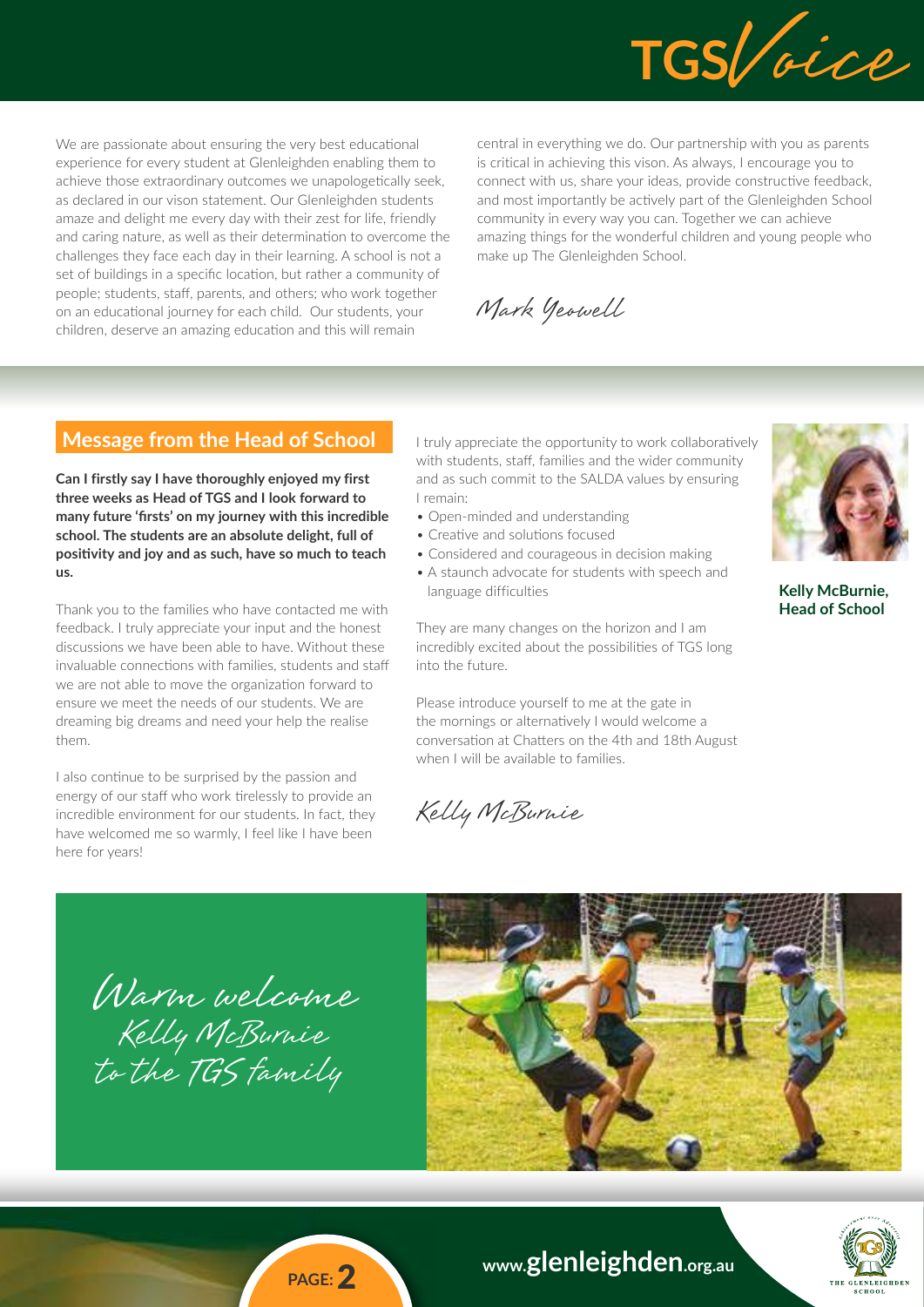







#### **Whats happening at TGS**

- **• The revised drop off and pick up procedures are improving the flow of traffic around the school at peak times – thank you for your support in this**
- **• The staffroom and uniform shop have undertaken a revamp and cleanout to ensure the wellbeing of staff, students and families**
- **• The school has purchased a subscription to the online reading resource 'Sunshine Online' which will enable students to access texts suited to their current ability level**
- **• Early Childhood has renewed their focus on child-centered, transdisciplinary learning. Currently our students are exploring the concept of differing environments. We look forward to seeing our little ones dressed as farmers in coming weeks.**
- **• Senior School students recently undertook first aid training with St Johns. The photos tell the story!**
- **• Connection was made with the leadership team at Fig Tree Pocket State School, with Mark and Kelly meeting with Jason Day. This allows us to explore the potential of accessing each other's facilities throughout the year for a variety of events and strengthening our existing partnership.**

# **SALDA School Fee Bursaries for 2022**

**Annual applications for 2022 school fee bursaries will open on 1 August. The SALDA Board is pleased to be able to offer the equivalent of 20 full bursaries for 2022 to support families experiencing financial hardship or difficulty paying their school fees. We are aware than some families not requiring bursaries may wish to offer this support to other families by contributing to the Bursary Fund for 2022, enabling SALDA to offer support to even more families. If you would be interested in donating to the Bursary Fund for 2022, please contact David Vojinov, Head of Finance and Commercial Operations for SALDA, to pledge your support, or for a confidential discussion. David can be contacted by email david.vojinov@salda.org.au or by calling 1300 881 763.**

## **Looking forward at TGS**

- **• We welcome Shannai Clissold as May Selkirk's replacement in Middle School from Monday the 16 August**
- **• A review of the PLP process and format will occur this term ready for implementation in 2022**
- **• Austin the Story Dog will be joining the Junior School for targeted reading during this semester – you are invited to meet him and his owner, Sam at next week's Assembly**
- **• Early Childhood educators will be visiting a local kindergarten, Prep Centre and ECDP on Monday the 9 August to gather information and resources in terms of current best practice**
- **• The Library storerooms are undergoing a clear out to ensure important resources are in classrooms and being used regularly. This also frees up space to allow us to explore the provision of additional clubs and/or a technology hub**
- **• Two TGS staff members will be working with the SSS team as part of the PLP review. We encourage you to provide feedback to classroom teachers about this process and the features of the current document you most value**
- **• We will be rolling out our new digital School Management System (SMS) called TASS. This will bring together and streamline all elements of operations for staff, parents and students onto one platform – more information to follow.**



## **www.glenleighden.org.au**

## **PAGE:** 3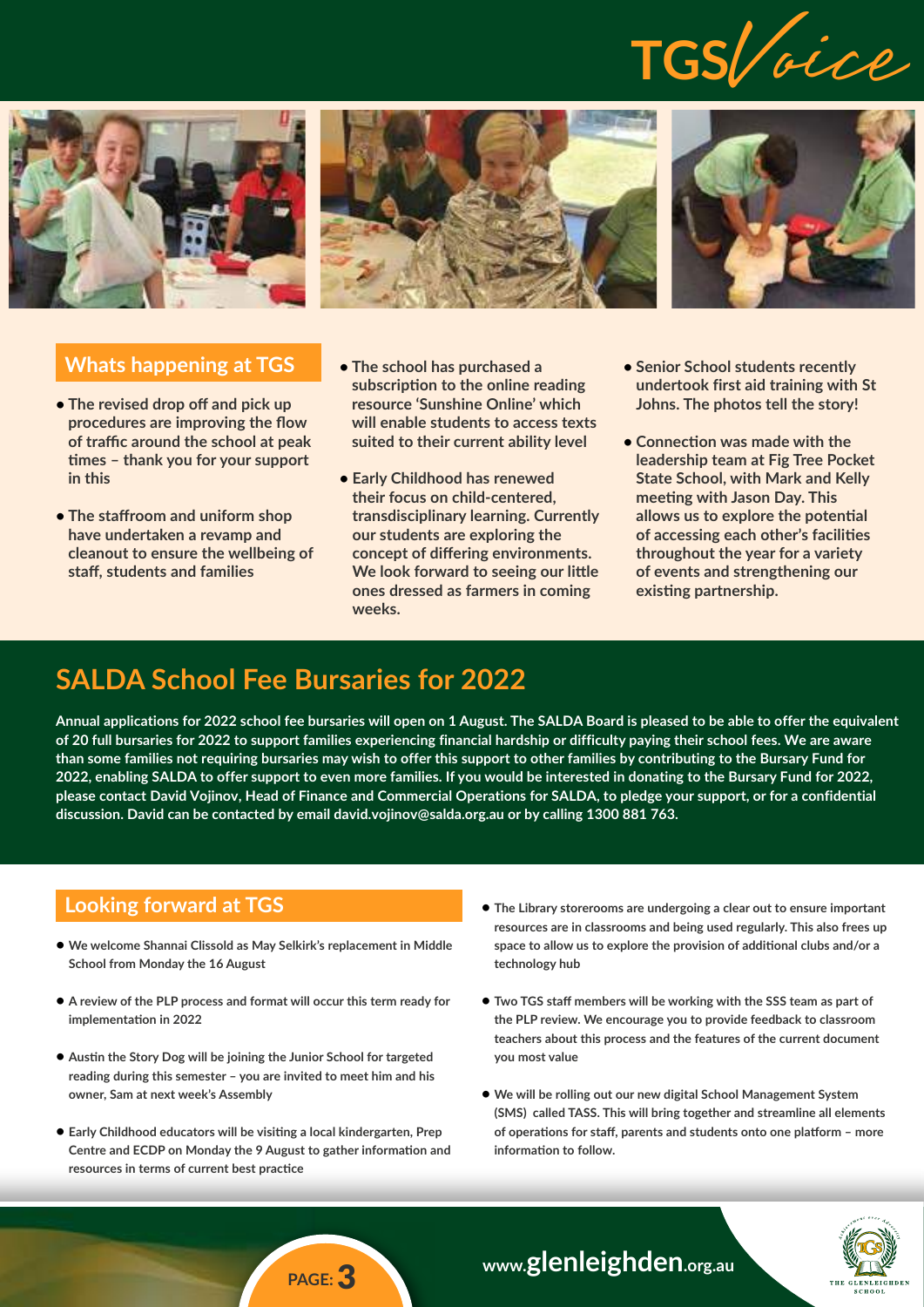



#### **Thriving at TGS - Wellbeing News**

#### **Have you explored the newly launched Student Wellbeing Hub?**

The Student Wellbeing Hub is a central online space with information, resources and professional development for Australian teachers, students and parents, to promote the wellbeing and resilience of young people. Education Services Australia was engaged by the Australian Government Department of Education and Training to develop the site, and to develop and curate the resources.

The site offers targeted support for the whole school community:

- **•** an interactive version of the Australian Student Wellbeing Framework, endorsed by Australian Ministers of Education
- **•** professional learning modules with videos, support materials, educator podcasts and practical strategies to build understanding of student wellbeing and other topical issues
- **•** a school survey tool to help schools check the effectiveness of their wellbeing policies and procedures
- **•** a large and growing resource gallery, including interactives and videos aligned to the Australian Curriculum for key topics such as making safe and responsible choices around alcohol and other drugs, respectful relationships education, online safety, resilience, and respecting diversity.

The Hub can be accessed by clicking the link below. **[Student Wellbeing Hub | Home](https://studentwellbeinghub.edu.au/)  <https://studentwellbeinghub.edu.au/>**





## **Allied Health**

**Lisa Quinn was recently appointed as Head of the Allied Health Services team at SALDA. This team includes all the allied health professionals who work within The Glenleighden School, School Support Services and those providing direct fee-forservice therapy and supports, predominantly in the NDIS space.** 

An increasing number of students at Glenleighden, as well as students from other schools here in Brisbane and in Townsville, are accessing individual and group therapy / other allied health services through the SALDA Allied Health Services team. As an NDIS registered organisation SALDA is able to provide these services with a specialist lens of speech and language related disorders. In coming weeks, we will be announcing further spaces for these services as well as a broader range of service offerings. TGS parents will have the opportunity to register first for these fee-for-service offerings before we broaden our advertising more widely.

Did you know? SALDA runs a service available to all Queensland schools in the state, Catholic and Independent sectors, funded by the Queensland Government. Our School Support Service (SSS) has 12 allied health professionals and 3 educators who travel to schools across the whole of Queensland and work with them in support of students with Speech and language related needs. The teams work out of our Brisbane and Townsville offices and annually support over 900 students across nearly 200 schools. Some of our SSS team members generously gave of their time this week to share with TGS colleagues their expertise and some of their excellent resources. The Allied Health Services team is currently working on plans for the next School Holiday Program,

based at the Glenleighden School site, during next school break at the end of Term 3. More details to follow soon.



## **www.glenleighden.org.au**

**PAGE:** 4